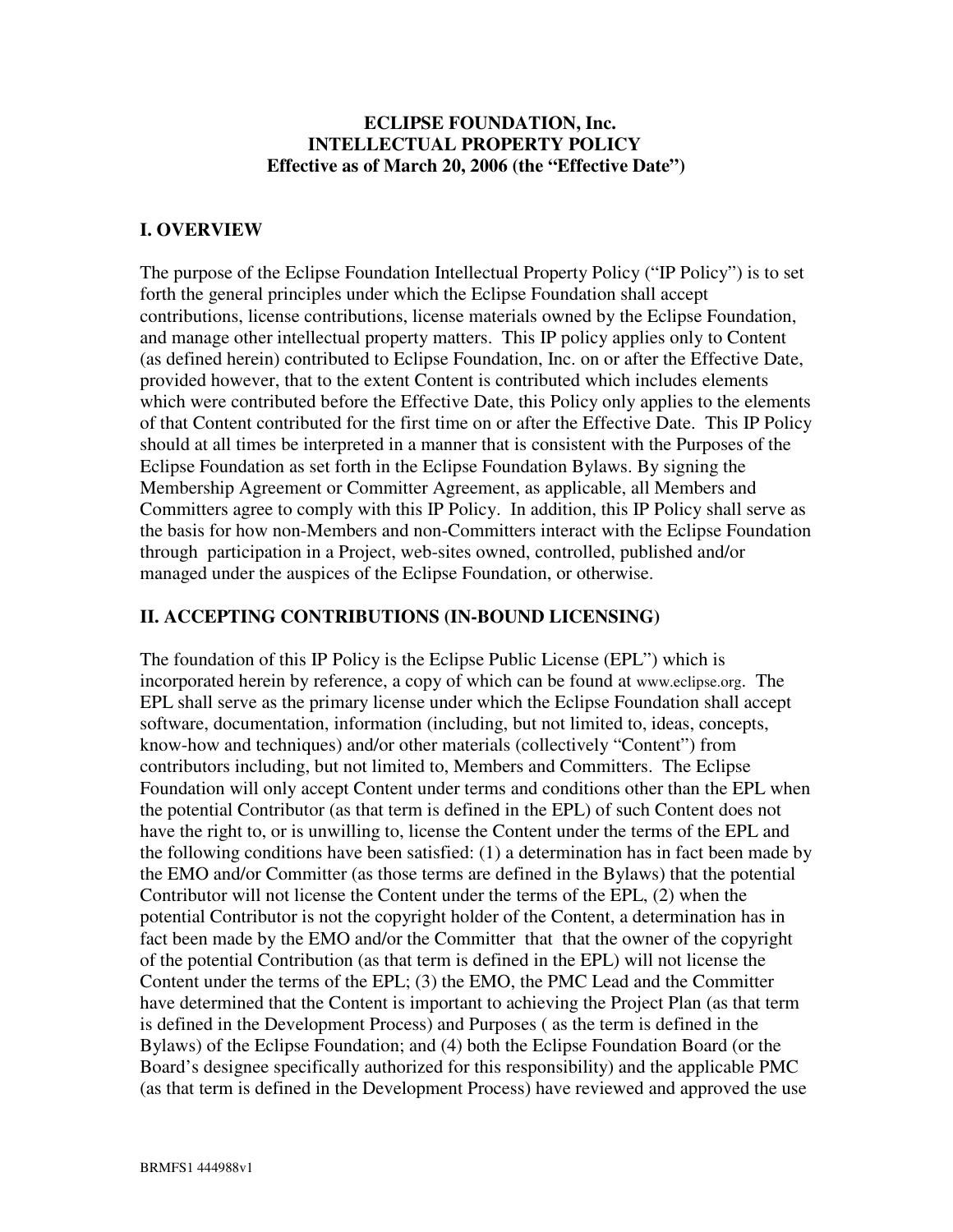of the proposed alternative terms and conditions. This policy should be read to discourage, but not prohibit, the licensing of any Content under terms and conditions that would require the object code, source code and derivative works of any Content to be distributed by the Eclipse Foundation under terms and conditions other than the EPL.

The above policy applies to all Content whether contributed through the Eclipse Foundation website, directly by Members or Committers, or otherwise. It shall be the overall responsibility of the EMO to ensure that all Content contributed to the Eclipse Foundation complies with this policy. It shall also be the responsibility of the applicable Committer(s) to ensure that all Content that the individual Committer uploads to the repository, or otherwise makes available for distribution, complies with this policy. The Board shall have the ability to modify the in-bound licensing requirements for items such as articles and white papers, however, the EMO shall have no such authority with respect to code and related technical documentation.

## **III. LICENSING CONTRIBUTIONS (OUT-BOUND LICENSING)**

The EPL shall serve as the primary license under which all Content shall be distributed by the Eclipse Foundation. Content shall only be distributed by the Eclipse Foundation under terms and conditions other than the EPL when, in the reasonable judgment of the Eclipse Foundation, the terms and conditions of the license under which the Content was contributed requires such alternative licensing terms and conditions. It shall be the overall responsibility of the EMO to ensure that all Content licensed to subsequent users complies with this policy. Before any Content is uploaded to the Eclipse Foundation repository and made available for download, or other method of distribution to potential users, the applicable Committer(s) must ensure that the terms and conditions governing the subsequent use of the Content are clearly communicated to potential recipients of the Content.

# **IV. DUE DILIGENCE AND RECORD KEEPING**

The EMO, working with the Committer(s), shall be responsible for scrutinizing all Content contributed to the Eclipse Foundation to help ensure that the IP Policy licensing requirements set forth above are met. Except as set forth below, the applicable Committer, with the assistance of the EMO, shall conduct the following activities prior to uploading any Content into the repository or otherwise making the Content available for distribution:

- (1) Contact the potential Contributor of the Content through an appropriate channel of communication and collect/confirm the following:
	- Contributor's name, current address, phone number and e-mail address;
	- Name and contact information of the contributor's current employer, if any;
	- If the contributor is not self-employed, the Committer or EMO must request and receive a signed consent form (to be provided by the Eclipse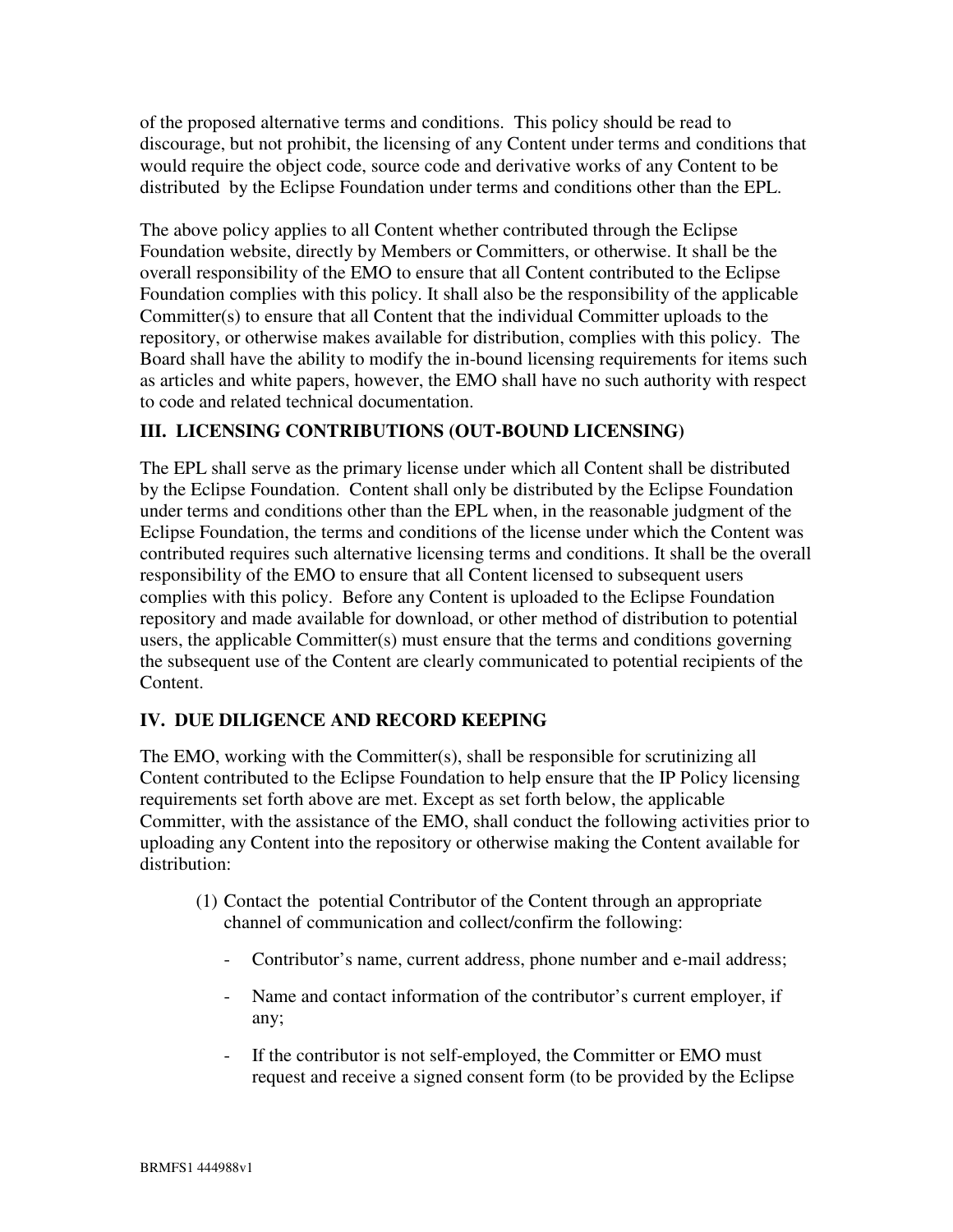Foundation) from the contributor's employer confirming that the employer does not object to the employee contributing the Content.

- Determine if the Content can be contributed under the terms of the EPL or the alternative terms and conditions supplied by the Contributor. This can be done by asking the contributor questions such as;
	- i. Did you develop all of the Content from scratch;
	- ii. If not, what materials did you use to develop the Content?
	- iii. Did you reference any confidential information of any third party?
	- iv. If you referenced third party materials, under what terms did you receive such materials?
- If it is determined by the Committer that the Content is not the original work of the Contributor, collect the contact information of the copyright holder of the original or underlying work. The copyright holder of the Content or the underlying work may then need to be contacted to collect additional information.
- (2) The Committer(s) shall document all information gathered pursuant to (1) above in a form to be provided by the Eclipse Foundation and provide such completed form to the EMO.
- (3) The Committer or the EMO shall also be responsible for running a scan tool provided by the Eclipse Foundation, using parameters provided by the Eclipse Foundation, to help ensure that the Content does not include any code not identified by the contributor.
- (4) Based on the information collected, the Committer shall use his/her reasonable judgment to determine if the Content can be contributed under terms and conditions that are consistent with the licensing requirements of this IP Policy.

If the EMO or the applicable Committer has any doubts about the ability to distribute the Content under terms and conditions that are consistent with the EPL or the proposed alternative terms and conditions, the Committer may not upload the code to the repository or otherwise distribute the Content and should contact the PMC leader for assistance. The PMC leader should in turn engage the Eclipse Foundation Board (or the Board's designee) for action in accordance with Section II of this Policy. The PMC or EMO shall be responsible for filing/maintaining the information collected by the Committer(s) for future reference as needed.

The above record keeping requirements shall not apply to: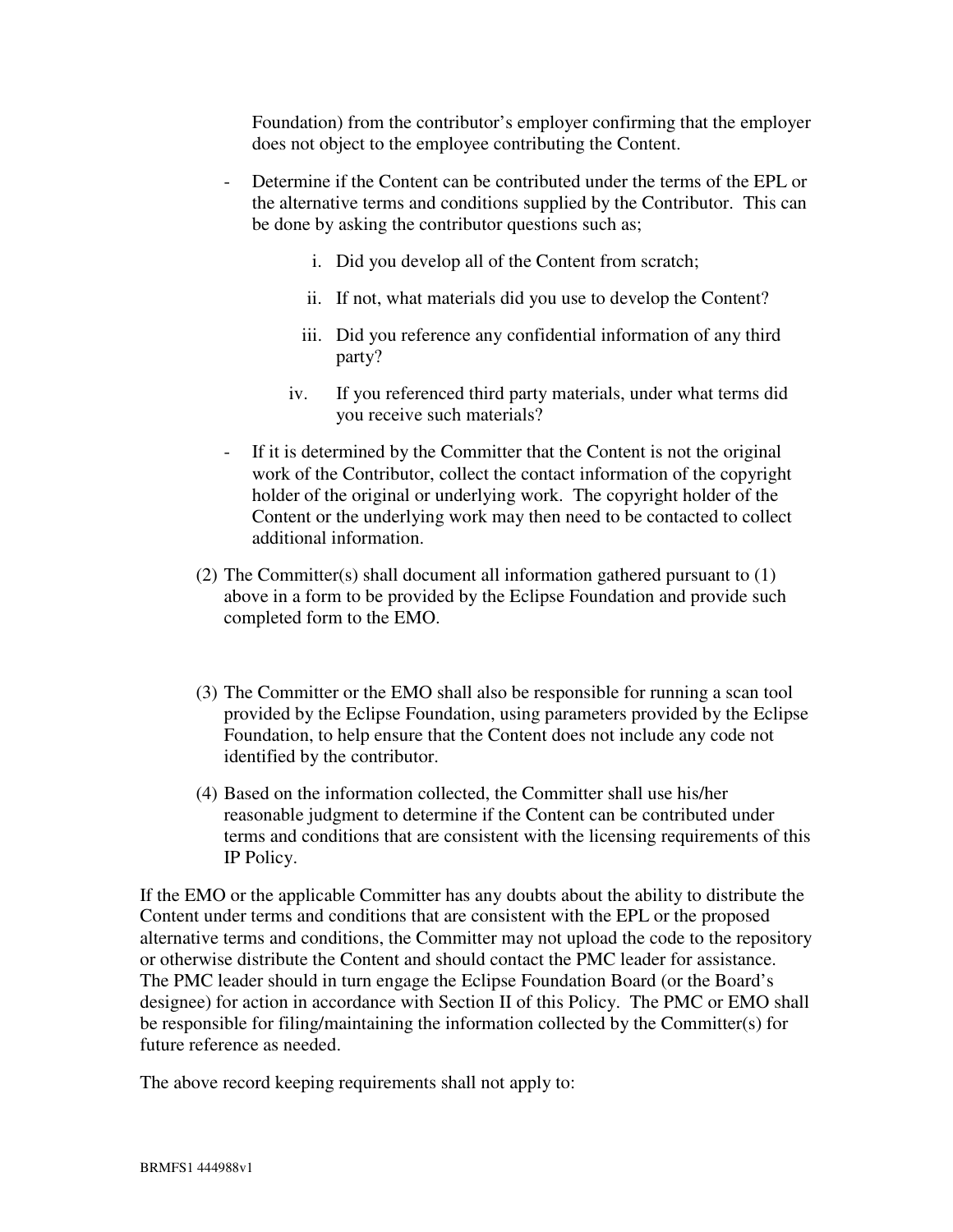- Minor modifications to Content previously contributed to and accepted by the Eclipse Foundation.
- Articles and White Papers
- Information or minor Content modifications provided through bug reports, mailing lists and news groups

While the record keeping requirements do not apply to the items listed above, Committers, must conduct reasonable due diligence to satisfy themselves that proposed Contributions can be licensed under the terms of the EPL.

## **V. TECHNOLOGY REVIEWS**

The Eclipse Foundation Development Process identifies three important milestones in a Project's lifecycle: (i) Creation Review; (ii) Checkpoint Review; and (iii) Release Review [collectively, the "Check Point Review"]. One of the tasks associated with Creation Review is an initial determination, by the Project Team of new Content that may be added to the Eclipse Platform. The Checkpoint Review is used, among other things, to determine whether the Project Team has acquired the necessary rights to all such additional Content to permit the distribution of such Content. The Release Review is used as a final review to ensure that all necessary rights to the new Content have, in fact, been acquired. If such rights have not been acquired, the applicable Content will not be externally distributed. The Check Point Review will also be used to provide each Member with an opportunity, but NOT an obligation, to review the technical plans and related Contributions, if any, for the Project and identify any intellectual property rights including, but not limited to, patent rights, the Member may have that they reasonably believe may be infringed/misappropriated by a Contribution if a user of such Contribution does not receive a license from that Member to that intellectual property.

In the event that a Member elects to notify the Eclipse Foundation of any such intellectual property rights, the Member shall notify the EMO in writing. Upon receipt of such notice, the EMO shall review the identification of the potential infringement/misappropriation, and determine an appropriate course of action consistent with this IP Policy. . The same process shall apply if the Member identifies the potential infringement/misappropriation after the Check Point Review. Nothing in this IP Policy shall in any way be interpreted to modify or supersede the terms of the EPL in any manner. This policy shall in no way be interpreted: (1) to require the Eclipse Foundation to agree with a Member that the Contribution that has been identified may infringe or misappropriate that Member's intellectual property; (2) to require any Member to license its intellectual property to the Eclipse Foundation, any Member or any other party; or (3) to prevent a Member from enforcing its intellectual property rights against the Eclipse Foundation, a Member(s), or any other party as a result of the Member not identifying any such potential infringement/misappropriation during these review cycles or at any other time.

# **VI. CONFIDENTIALITY**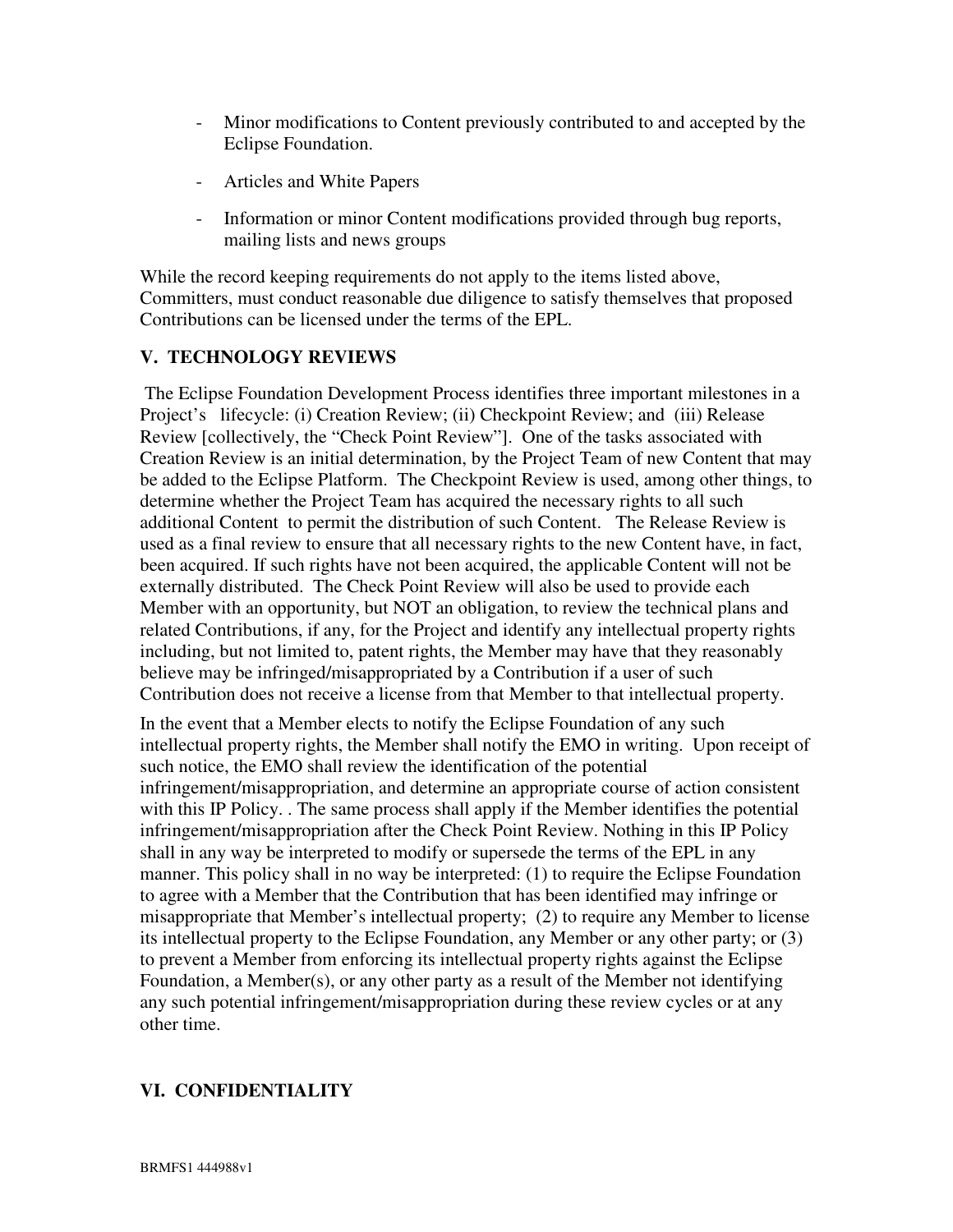The Eclipse Foundation, Member(s), Committer(s) and other parties may exchange information as a result of their participation in Eclipse Projects and/or generally in the furtherance of the Purposes of the Eclipse Foundation. All such information shall be considered non-confidential and provided under terms consistent with this IP Policy. In the event confidential information needs to be shared, such confidential information shall be disclosed pursuant to a confidentiality agreement entered into by the participants in such disclosure.

## **VII. TRADEMARKS AND LOGOS**

The use of trademarks and logos associated with the Eclipse Foundation shall be used in accordance with the then current Eclipse Foundation Trademark Usage Guidelines. Such guidelines will include terms that permit Recipients (as defined in the EPL) to continue to use the Eclipse trademarks and logos under the terms of the EPL.

### **VIII. COMMITTER AGREEMENT**

Each Committer must execute a Committer Agreement, or have its employer execute it on the Committer's behalf. Such Committer Agreement shall obligate the Committer to comply with this IP Policy and other policies of Eclipse Foundation in effect from time to time.

### **IX. DISCLAIMERS AND NOTICES**

When a provision in this IP Policy refers to actions to be taken by the EMO, a Committer, PMC, and/or the Board, such provisions should read to mean the EMO, a Committer, PMC and/or the Board acting on behalf of the Eclipse Foundation.

UNDER NO CIRCUMSTANCES SHOULD THIS IP POLICY BE INTERPRETED TO BE A REPRESENTATION, WARRANTY, CONDITION, OR OTHER FORM OF GUARANTEE THAT THE INTELLECTUAL PROPERTY RIGHTS OF A MEMBER, COMMITTER, CONTRIBUTOR OR ANY OTHER PARTY, WILL NOT BE INFRINGED IF THIS IP POLICY IS COMPLIED WITH. IN ADDITION, THE ECLIPSE FOUNDATION, ITS MEMBERS, COMMITTERS, AND THEIR RESPECTIVE EMPLOYEES AND AGENTS SHALL HAVE NO LIABILITY OF ANY KIND TO EACH OTHER OR TO ANY OTHER PARTY FOR FAILURE TO COMPLY WITH THIS IP POLICY.

THE ECLIPSE FOUNDATION, ITS MEMBERS, COMMITTERS AND THEIR RESPECTIVE EMPLOYEES AND AGENTS HEREBY DISCLAIM ALL REPRESENTATIONS, WARRANTIES AND CONDITIONS, EXPRESS, IMPLIED AND STATUTORY INCLUDING, BUT NOT LIMITED TO, ANY REPRESENTATION OR WARRANTY OF NON-INFRINGEMENT RELATING TO ANY SOFTWARE OR PRODUCT MADE AVAILABLE THROUGH THE ECLIPSE FOUNDATION.